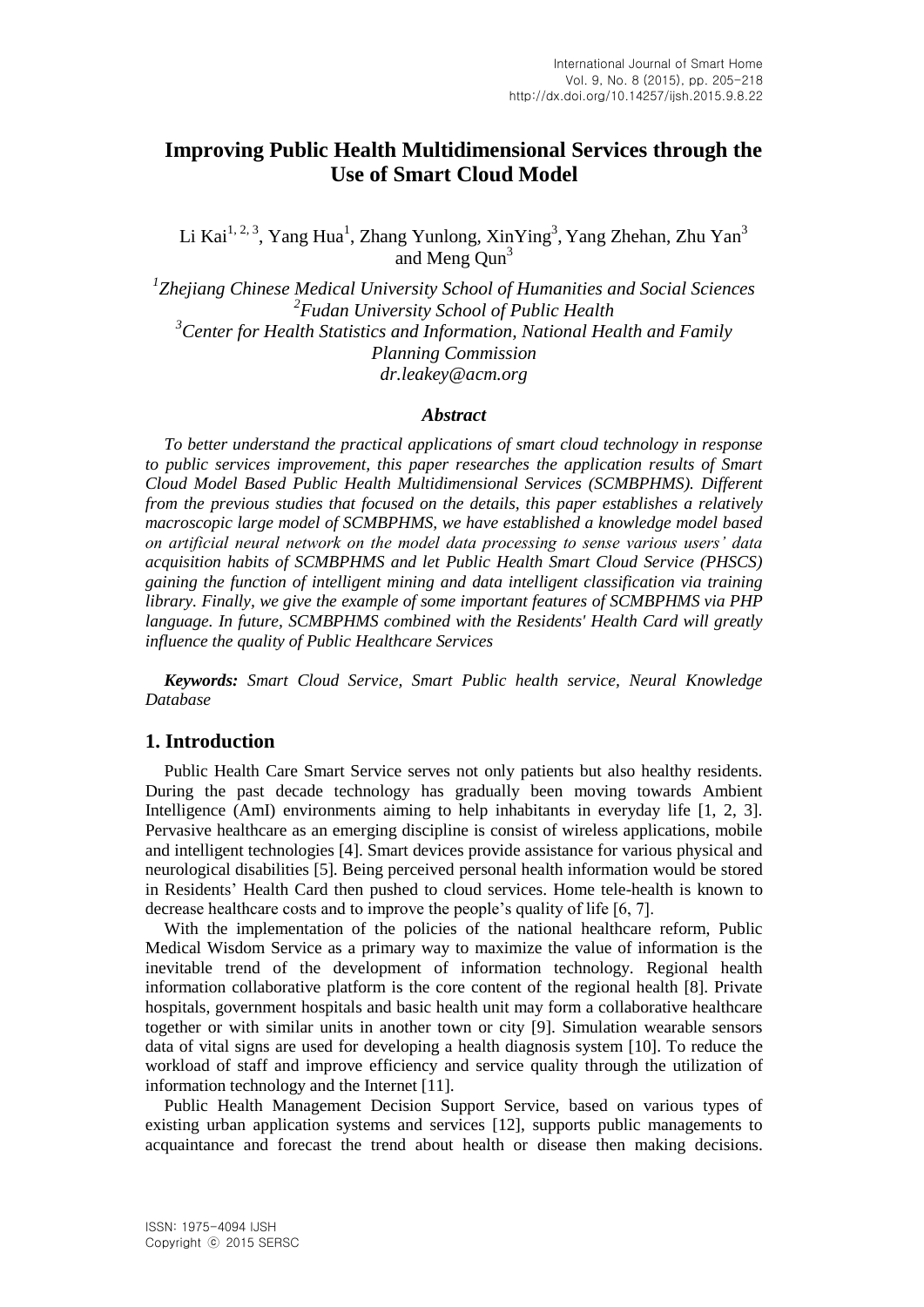Regional health's goal is to use the IT technology to form a platform full supports to the regional medical service and management decision-making, improves the level of healthcare and the performance of public health service [13]. Best practices and strategies for performing knowledge management within a local institution can be elicited and studied [14-16].

Public Knowledge Management Smart Service covers medical staff and medical students via u-learning. Knowledge management is a process used in business that involves unearthing people's thoughts and executing management policies [17-19]. The integration of a Knowledge Management System (KMS) into the medical field can help change the medical industry [20]. Users have the ability to search through various levels of knowledge and evidence from a broad range of disciplines to identify the information most relevant to them [21]. Knowledge strengthens organizational efficiency, improves the quality of policy-making and improves standards of service through the construction, sharing, promotion, and storage power of information technology [22].

In this paper, we advocate the use of Smart Cloud Model to improve Public Health Multidimensional Services. We design a relatively macroscopic large model of Smart Cloud Model Based Public Health Multidimensional Services (SCMBPHMS) that performs real-time health data exchange between terminals and clouds, and ultimately pushes related health information through websites or apps to users of various types of SCMBPHMS provided.

## **2. Cloud Services Research in Public Health Care**

### **2.1. Cloud Services Architecture**

We studied Cloud Services Architecture including server clusters, DB cluster (Cloud Storage), template engines. Data transmitted from each server node will directly converge DB cluster (Cloud Storage). While calling for data analysis and processing work will be done on server clusters. Its detailed architecture is presented in Figure 1.



**Figure 1. Cloud Services Architecture**

### **2.2. Health Cloud Research**

As the trend of future society development [23], IT has been an important part of health management and service work [24]. Health information construction will eventually become next important application field of cloud technology [25]. In recent years, technology innovations with internet have brought the development of new service infrastructures such as Public Health Smart Cloud Service that provides Public Health Care Smart Service; Public Medical Wisdom Service; Public Health Management Decision Support Service and Public Knowledge Management Smart Service to end users. Meanwhile, improving the scientific management level of the hospital, the quality of medical services and medical work efficiency also need the support of Cloud Service [26]. The accumulated data is stored in a cloud based storage repository for efficient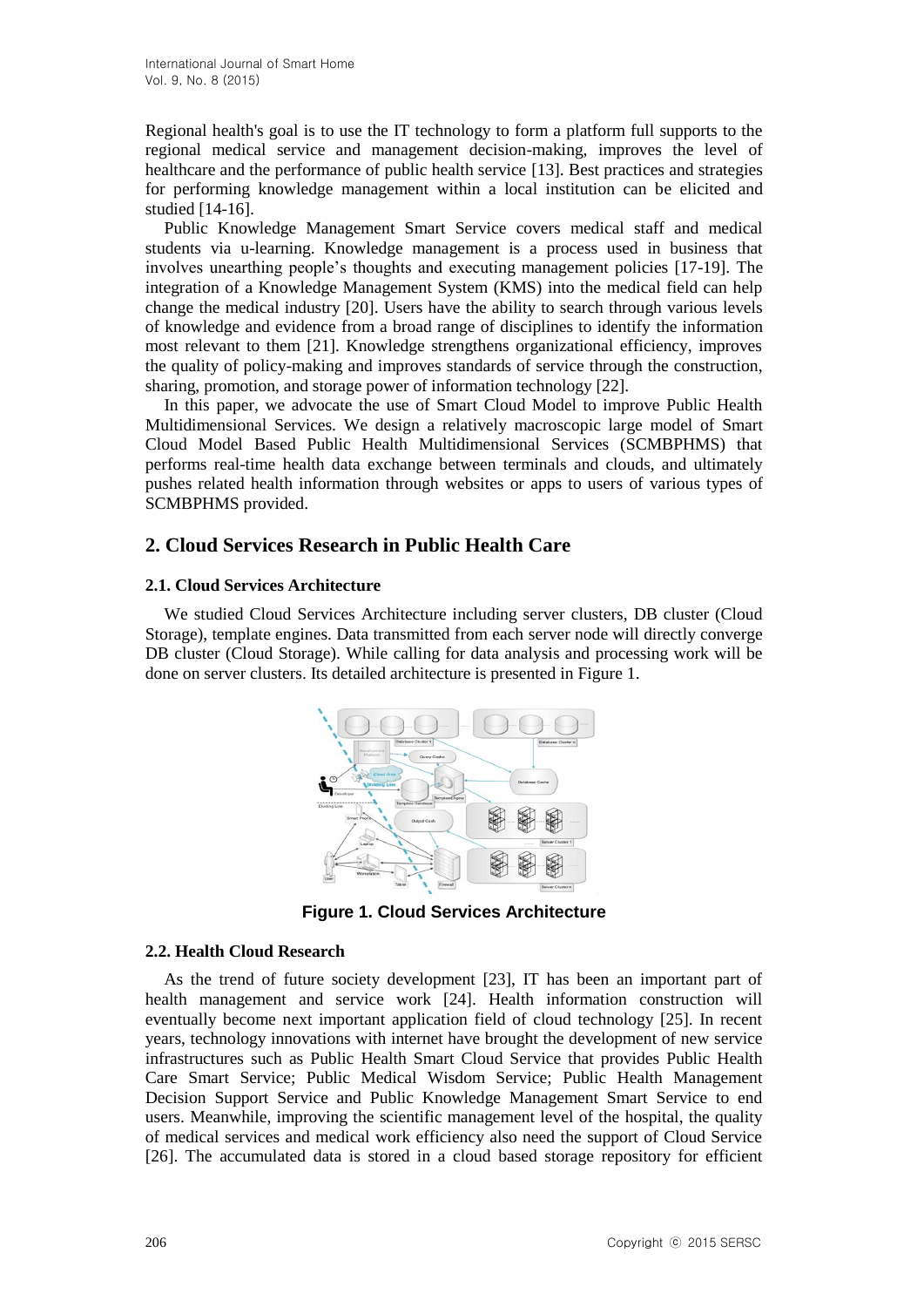retrieval, updates and quick transfers as and when required [27]. It allows for wide accessibility and provides access to huge amount of computational and storage resources [28]. The inherent advantages like scalability, lower costs, rapid provisioning, fast deployment, low-cost disaster recovery, rapid re-constitution of services, greater resiliency, instant elasticity and data storage solutions promises the potentials of cloud computing, storage and services [29, 30].

### **2.3. Evolution of Health Cloud Application**

The Wisdom Regional Medical Center Hospital that we have always tracking and mining data was taken as a present, enrollment and the actual reservation number of this hospital in 2012, 2013 and 2014 are analyzed by this paper after the hospital carrying out the Health Cloud Application. Hospital health cloud registered in the number of visits analysis is given in Figure 2.



### **Figure 2. Hospital Health Cloud Registered In the Number of Visits Analysis**

Since 2012, the wisdom center hospital began to promote online services project based on Health Cloud Services. In 2012, the hospital completed the build of the basic functions of Health Cloud and perfected the cloud service function based on the Residents' Health Card in 2013. Online booking experiences of the health people and health cloud modeling were completed in 2014. The situation of enrollment during the promotion of the project: 4888 people in 2012, 12780 people in 2013 and 20403 people in 2014. The number of actual utilization of health cloud online appointment registration function: 2498 people in 2012, 7186 people in 2013 and 11772 people in 2014. As shown in figure 2, the number of enrollment and reservation is increasing with the development of Health Cloud Services.

## **3. Architectural Overview of Conception Model**

### **3.1. Model Implications**

Our objective is to design a Smart Cloud Model Based Public Health Multidimensional Services (SCMBPHMS) that performs real time data exchange of public health data. Our conception model can accommodate a variety of knowledge (after processing the data of analysis and classification) including: public health care data, public medical wisdom data, public health management data and public knowledge management data by analyzing the different categories of users data stored in smart cloud repositories. However, in this paper we concentrate on one use case, namely, Improving Public Health Multidimensional Services. The conception model architectural overview of our constructed model is depicted in Figure 1. As shown, our conception model is composed of five sub services: a) Public Health Care Smart Service (PHCSS); b) Public Medical Wisdom Service (PMWS); c) Public Health Management Decision Support Service (MDSS); d) Public Knowledge Management Smart Service (PKMSS); e) Public Health Smart Cloud Service (PHSCS). SCMBPHMS Architectural overview of conception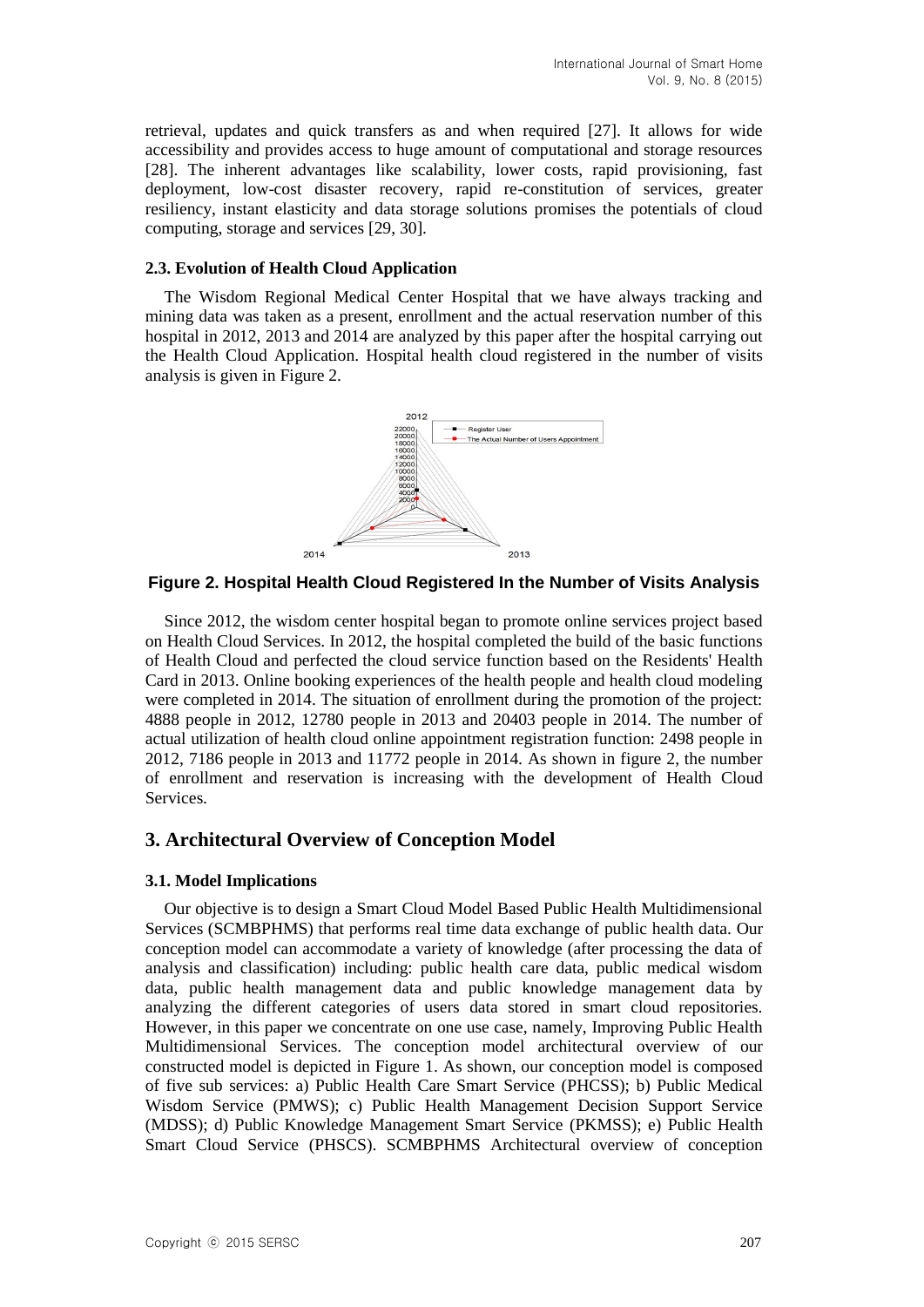models is given in Figure 3.



## **Figure 3. SCMBPHMS Architectural Overview of Conception Model**

## **3.2. Public Health Care Smart Service**

### **3.2.1. Patient-Oriented Services**

(1) Before treatment**.** Intelligent services provided for patient locks the location information of patient mainly by the positioning of the GIS, which based on the residents' health, patients can directly submit the information of the reserve of expert, on-site first aid, illness advisory to the large hospital website or the government's public health service website. It bases on choosing the website of a large hospital or of the Government's public health service. After submitting information, there two ways submitting it to the cloud storage, a) patients submit the information of medical appointments to the website platform of the health care smart hospital they have chosen, the information, at first, is submitted to the server node of the health care smart hospital, then it's submitted to the cloud storage; b) patients submit the information of the hospital and doctor they have chosen to the server node of public knowledge server of public health departments by public health care platform website, and then submit it to the cloud storage. After reaching the cloud storage, the data of patients will pass the intelligent processing of cloud storage and be delivered to the user intelligent terminal according to the two ways through the node server. This time the information that patients needing can be shown in the intelligent terminal. The information consist of the list of "the most-powerful large hospital in the field of the illness that patient suffered (local and remote)", "large hospital of specializing the illness that patients suffered in the city they live", "the most convenient hospital for patients to seek medical advice (shortest path hospital)", "recourses of the experts specialized in the illness", "the situation of the medical equipment recourses usage". At last, in the information submitted, there are several optimization recommended treatment plans. (2) After treatment. After treatment, the PMWS of the smart hospital will submit the patient's detailed medical records to the PHCSS based on the Residents' Health Card number. a) Presenting the assessment information. Once finished a treatment, patient can evaluate all aspects of the treatment process according to public web platform (patient's single evaluation result will not open to the hospital, but the health authorities will gather all patients' overall evaluation results within appropriate time and feedback to hospital. b) Intelligent push for patient's personalized service information. If the patient orders the information push service, he will receive the information of 2 ways that have been intelligently processed by PHCSS, this information concludes the next recommendations of the diagnosis and treatment of patients, and the expert's recommendation and rehabilitation knowledge push associated with the disaster and disease the patient suffered. The patient service information is published by the Center hospital web platform within the region. c) Inquiring the patient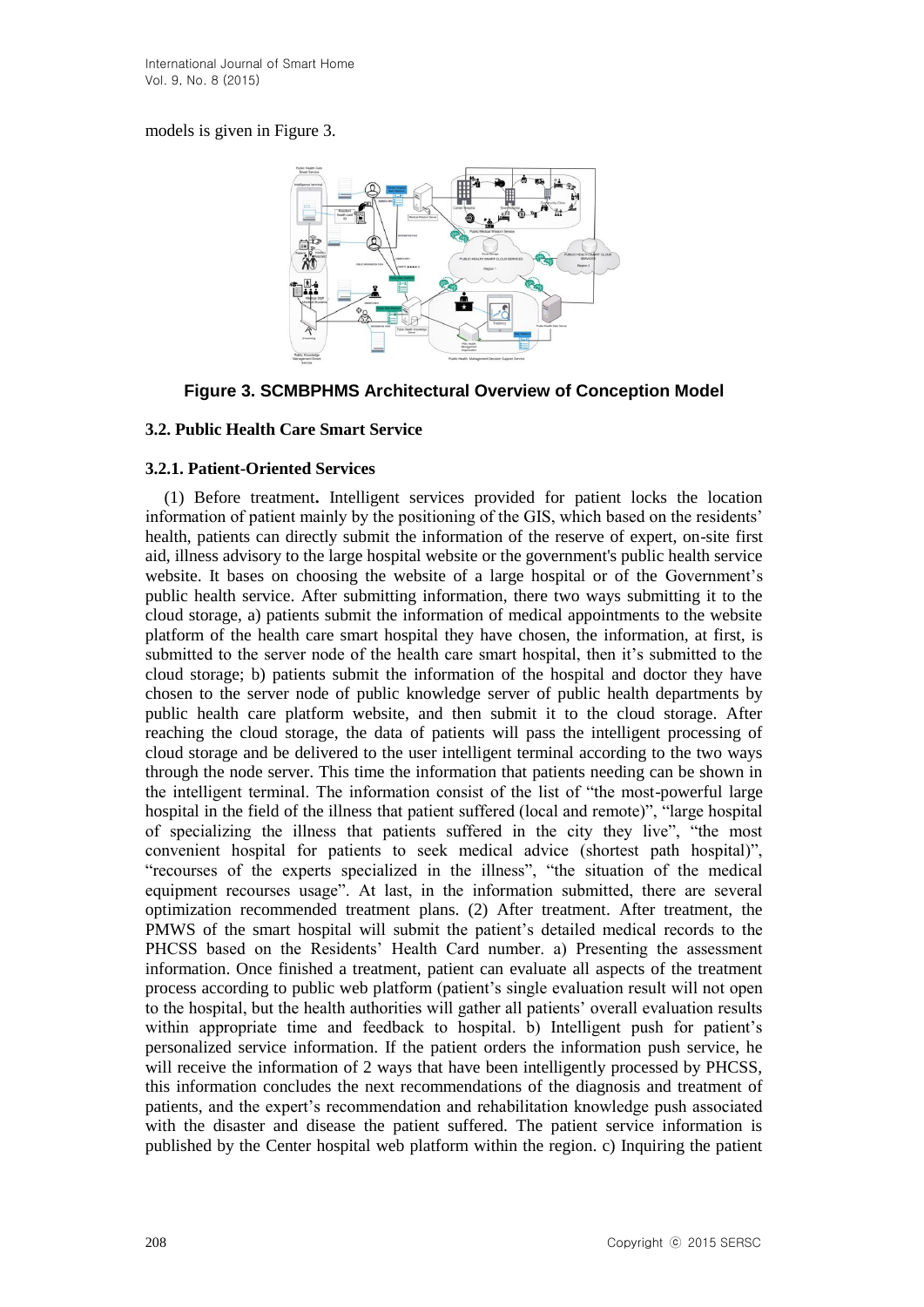medical record information at any time. The patient's medical record information will be accessed through PHSCS in local or inter-regional when patients need to check previous medical records; no matter they are in local or in another place. Patients only need to enter its own residents' health card number to query.

#### **3.2.2. Health Services for the Population**

PHCSS service provided for healthy people including: a) personalized medical appointment service. Healthy people can make an appointment to visit their medical appointments by similar patterns of patients, specific processes are in 3.1.1. b) Health monitoring and modeling services. There are still some controversies of wearable medical devices in China currently; thereby we will use it on the healthy people's daily health monitoring. The wearable device sensory data for the healthy people, generally, is gained by wisdom center hospital and submitted to PHSCS, meanwhile, according to the residents' health modeling information, PHJSCS deals with the data relatively, when it comes to abnormal health data, it will warn timely and push feedback to PHCSS residents intelligent terminal (mobile app). If you need further examination, you can return to personalized medical appointment service in 3.1.2; if you need to go to the hospital for further diagnosis of the disease, you can return to experts' appointment registration service in 3.1.1.

#### **3.3. Public Medical Wisdom Service**

This article has been described the patient -oriented intelligent services, PMWS in this section will mainly explain the healthcare collaborative between large, medium and small hospitals. Implementation of medical wisdom is an important direction in China is to promote the first diagnosis sinking, which lets ailment, postoperative care and other sectors into the community, thereby shunting the number of patients in the large hospital. PMWS's services are divided into three aspects. 1) Community Clinics ( township hospitals ) in the PMWS consists mainly of community health talks, maternal and child health , ailment clinics , rehabilitation care , *etc*. 2) Medium-sized city hospital in the PMWS consists mainly of treatment of common diseases, routine medical testing and diagnostic services medical equipment, surgical treatment of common diseases, common diseases hospitalized, conventional pharmacy services and emergency services. 3) Large wisdom Center Hospital in PMWS focuses primarily on the incurable diseases specialist treatment services, ICU, complex surgery, inpatient treatment of incurable diseases, the treatment of euplastic diseases, infectious diseases treatment, medical equipment medical services, pharmacy services large , complex projects and pathology laboratory medicine, emergency sub-centers, etc. These three levels of medical institutions treatment services are backward compatible, upper medical units are generally including clinic project of lower medical units. Thereby, these three levels of medical institution can collaborate across levels when they have two-way referral and tele-consultation. Wisdom Center Hospital in PMWS has the ability of resource coordination and technical collaboration to affiliated medical institutions. The healthcare collaborative problem can be solved in PMWS can also be solved by Medical Wisdom Server Node of wisdom center hospital, however, if incurable diseases cannot be resolved within their own wisdom medical area, it needs to connect expert resources in other areas to have cross-regional and even international tele-consultation service through PHSCS tele-consultation service.

#### **3.4. Public Health Management Decision Support Service**

PMWS 's clients are mainly public health manager, the data of HIS systems, electronic medical records system and electronic health records system are dynamically uploaded to PHSCS, which can intelligently aggregate and analyze these data, after PHSCS online intelligent analysis and processing, the Web Platform of PMWS will provide the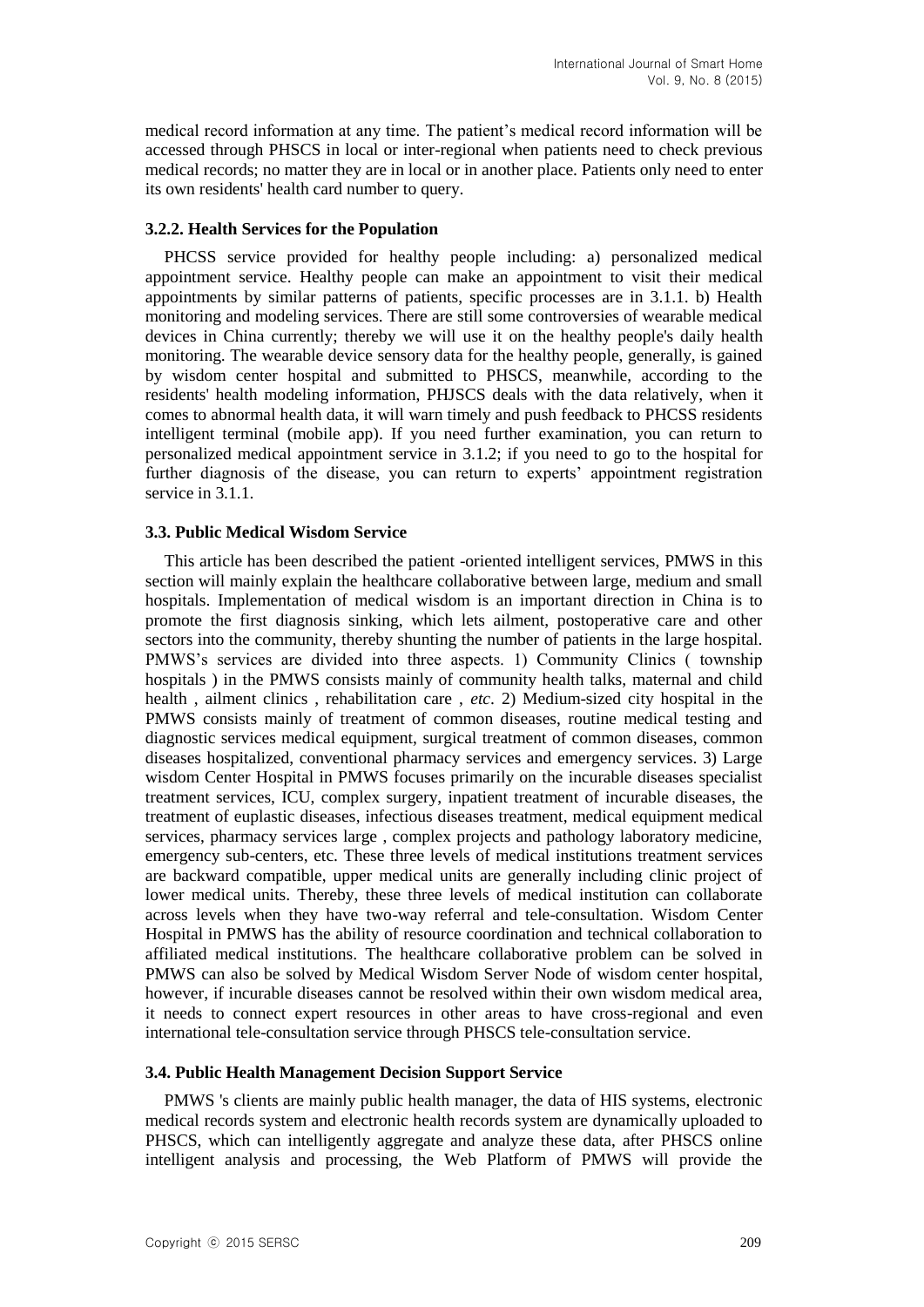following WEB-based interface services to Public Health Manager: a) Residents' health card data mining analysis services: The residents' health card records health changes of resident 's life in the data, public health authorities develop a more rational regional health management objectives and implementation policies through deep data mining and epidemiological analysis. b) Prevention and control of diseases and early warning analysis services: CDC KPI analysis is formed via health emergencies and disease epidemics management systems smart analysis submitted by Public Health Date Server Node of PHMDSS. Multi-level, multi-angle analysis of disease control management is provided for PHMDSS via powerful cloud computing capabilities of PHSCS. c) Consumption Index of Regional Health Services: PHSCS can analyze the environment and the level of medical care within the current health of residents in the area to provide a reference for public health decision-making via mining and analysis of the number of outpatient of hospitals in the area, outpatient costs, per capita medical expenses, the average medical cost of hospitalization submitted by Public Health Date Server Node and perceiving the amount of consumption of various types of expenses, billing source, means of payment and increase at all levels. d) Medical drug supervision and management analysis. Research, product, circulate and use of drugs and devices in the area are supervised dynamically via PHSCS. Via the data submitted by Public Health Date Server Node, public health authorities can distill, conform, monitor analyzes the prescription and drug consumption data of the three levels of hospitals, thereby, obtains the data of drug consumption ranking, usage of priority drugs and drug sales charges, finally the data that has been intelligently treated is submitted to the Public Health Date Server Node by PHSCS and more straightforward data expression such as graphical KPI, chart, dashboard are provided to public manager by Web platform based on web forms, managers can also easily drill hospitals , departments and even individual detail from the station of information.

### **3.5. Public Knowledge Management Smart Service**

PKMS is a public health knowledge service; the server node belongs to Public Health Authorities. PKMS is a public health resources Knowledge Management Service, its range of services is generally in the public health area where itself belongs, in a sense it can be understood as a local public health knowledge management services, however, their knowledge is limited within the region, thereby it needs to connect with the knowledge base of outside region, at the same time, needs build knowledge-sharing mode with experts outside the wisdom area, which means that learners of PKMSS systems continue to learn and turn the explicit knowledge into their own hidden skills experiences in the brain and share the skills and experiences they have had with others. PHSCS bear the task of immediate knowledge of dynamic linking, mining and push when Public Health Knowledge Server Node establishes a data connection with PHSCS, the Web Platform of PKMSS will provide the following services based on interface service of WEB for Public Health Manager: a) Technical training of medical staff and surgical case library services. b) Medical students' clinical practice case library services. c) Residents' Health Knowledge Base Services. In the wisdom area of this study, the residents can not only get help through consulting services of 3.1.1, but also consult problem and share experience through Public Web Platform of PKMSS if the residents want to get the health advisory or share the experience of rehabilitation, PKSS will push their customized information automatically to registered users.

#### **3.6. Public Health Smart Cloud Services**

#### **3.6.1. PHSCS Neural Knowledge Database**

PHSCS is the most core service among various wisdom services mentioned in this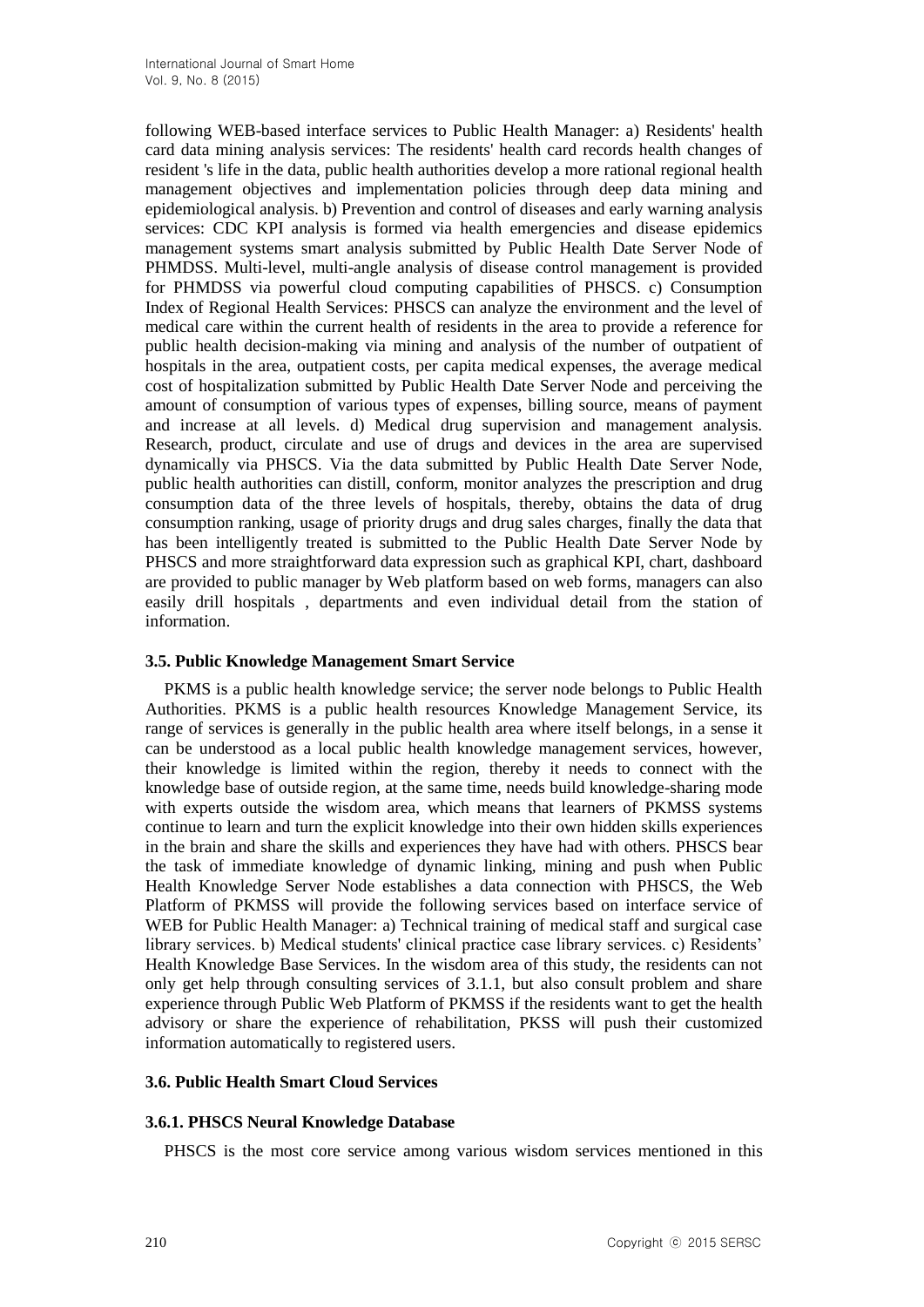article. The paper presents the Cloud Services Architecture in 2.1 and four services that supported by PHSCS are detailed in  $3.1-3.4$ , this section focuses on the related detailed description of PHSCS from the technical architecture perspective. In the cloud storage, the intelligent mining and perception of data are mainly coming from PHSCS. This mining and perception are mostly based on artificial neural networks' machine learning, this paper will connect cloud storage and intelligent mining to establish Neural Knowledge Base, which needs to continue to learn the information of the mining habit, preferences and features from different users of various server nodes via machine learning to push the intelligent processing information to various types of end-user of PHSCS. Generally speaking, the new data will be combined with rule base after connecting training data and nerve Knowledge base and finally it will be pushed to the relative server node via an inference engine and explanation tool. The Structure model of Neural Knowledge Database is given in Figure 4.



**Figure 4. The Structure Model of Neural Knowledge Database**

### **3.6.2. Classification Model of Neural Knowledge**

In order to better sort of knowledge, classification relational model of the node data, rules, user is provided when the data gathered to the cloud storage, this model clearly shows the process of data mining and neural knowledge classification rules of PHSCS. Classification model of neural knowledge is given in figure 5.



## **Figure 5. Classification Model of Neural Knowledge Model 4. Implementation**

### **4.1. The Current Situation of Public Health Multidimensional Services Based on PHSCS**

Based on the analysis of the current situation of public health multidimensional services of PHSCS in conceptual model (Figure 3), there are details in Table 1.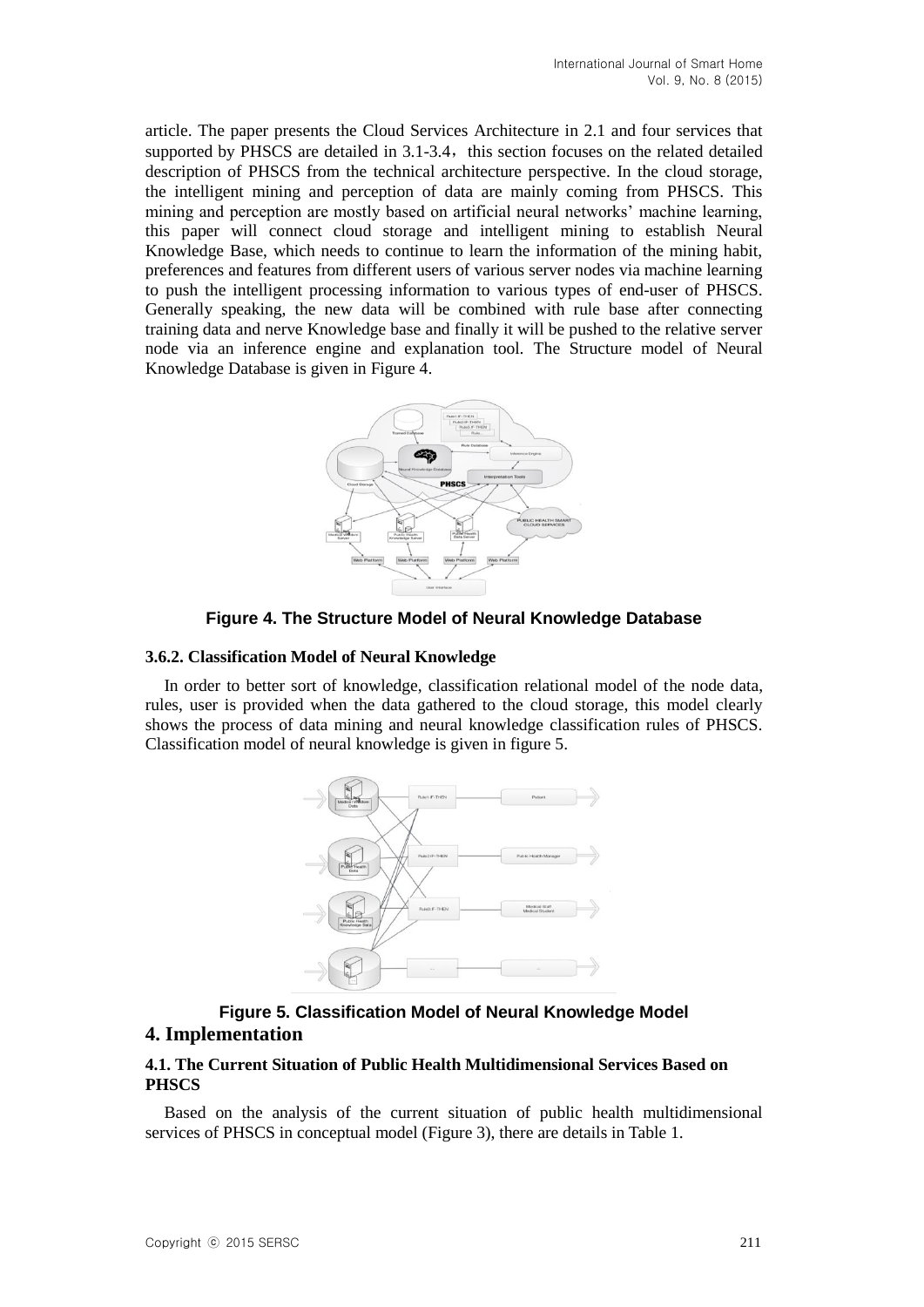## **Table 1.The Current Situation of Public Health Multidimensional Services Based on PHSCS**

| <b>Region</b>                                         | <b>Service Objects</b>   | <b>Situation Description</b>                                                                                                   |
|-------------------------------------------------------|--------------------------|--------------------------------------------------------------------------------------------------------------------------------|
| Public<br><b>Health Care</b><br><b>Smart Service</b>  | Patient                  | 1. It's a trend, nowadays, patients see a doctor by using<br>smart devices to reserve and consult.                             |
|                                                       |                          | 2. At present the patient service platform is not intelligent                                                                  |
|                                                       |                          | enough and it can't give the data advice (medical equipment                                                                    |
|                                                       |                          | resource and expert resource) for patients according to where                                                                  |
|                                                       |                          | the patient is.                                                                                                                |
|                                                       | <b>Healthy Resident</b>  | 1. More and more people begin to concentrate on their own                                                                      |
|                                                       |                          | state of health, they hope to check out their previous health<br>records on internet.                                          |
|                                                       |                          | 2. Although there are many debates on the wearable device                                                                      |
|                                                       |                          | in China, more and more people start to monitor their health by                                                                |
|                                                       |                          | using it.                                                                                                                      |
| Public<br>Medicine<br>Wisdom service                  | hospital                 | 1. For patients in different medical institutions or different                                                                 |
|                                                       |                          | cities, the test results and the wills measures are main problems                                                              |
|                                                       |                          | needed to be resolved.                                                                                                         |
|                                                       |                          | 2. Three kinds of medical institutions, large, medium and                                                                      |
|                                                       |                          | small have the trouble of the linkage of medical resources and                                                                 |
|                                                       |                          | services, what's more, the form of it is rigid.<br>3. The information silos problem is general and the                         |
|                                                       |                          | intelligent level of the tele-consultation and two-way referral                                                                |
|                                                       |                          | cooperation is low.                                                                                                            |
| Public<br>Health<br>management<br>Decision<br>Service | Public Health<br>manager | 1. At present administrative departments of public health                                                                      |
|                                                       |                          | make decisions mostly based on data mining.                                                                                    |
|                                                       |                          | 2. The data can provide powerful decision support for                                                                          |
|                                                       |                          | making policy, preventing and controlling disease, emergency                                                                   |
|                                                       |                          | management. However, we lack of dynamic monitoring based<br>on individual health information.                                  |
|                                                       |                          | 3. At present the Data -aware mode is unitary. The                                                                             |
|                                                       |                          | intercommunication mechanism between medical institutions                                                                      |
|                                                       |                          | and public health authorities is still not perfect.                                                                            |
| Public<br>Knowledge<br>Service                        | <b>Medical Staff</b>     | 1. It's difficult for so many health professionals to go to                                                                    |
|                                                       |                          | college or training units receiving massive face-to-face training.                                                             |
|                                                       |                          | 2. Knowledge platform of public health care service has                                                                        |
|                                                       |                          | been given due attention, especially the web-based training<br>platform for national GP is starting to take shape.             |
|                                                       |                          | 1. As students are more and limited hours, clinical practicum                                                                  |
|                                                       | <b>Medical Student</b>   | and practice does not meet the needs of students' practice.                                                                    |
|                                                       |                          | 2. Students need to see more surgical cases, so as to achieve                                                                  |
|                                                       |                          | apply their knowledge, clinical practice courses in medical                                                                    |
|                                                       |                          | colleges have been moving towards online video teaching.                                                                       |
|                                                       | Patient                  | 1. The patient wanted to evaluate the hospital's medical                                                                       |
|                                                       |                          | services, but they are afraid of suffering retaliation when they                                                               |
|                                                       |                          | receive next clinic because of his bad evaluation of the hospital,                                                             |
|                                                       |                          | they can't trust the hospital's own services feedback system.<br>2. The lack of public health services evaluation platform. At |
|                                                       |                          | present, medical patient satisfaction evaluation system is not yet                                                             |
|                                                       |                          | completed, mainly lacking of intermediary carrier. Patients                                                                    |
|                                                       |                          | don't know by what means, how to evaluate hospital.                                                                            |

We can see from Table 1, the current Public Health Multidimensional Services are still some deficiencies in the application of intelligent cloud services; we need to strengthen the thinking of the application in intelligent mining and cloud computing in the future.

## **4.2. Part of the Function of the Software Code about the Conceptual Model**

Based upon SCMBPHMS Model, We did an experimental part of the practice about software programs at the Chinese hospital and Health authorities in 2012-2014. The following are some code achievements of the section 3.1 Model Implications' functions based on PHP language.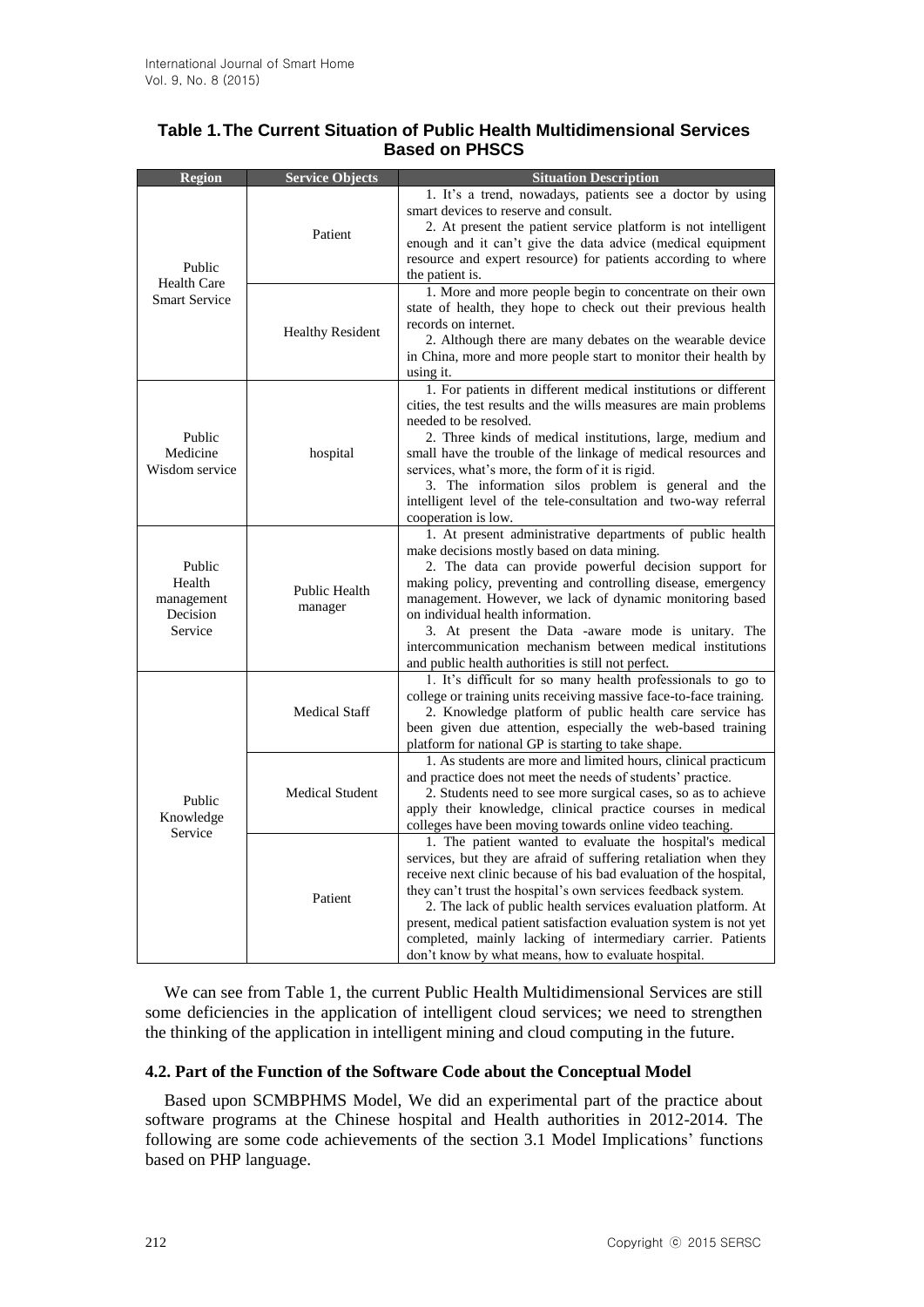```
/ * For PHCSS, PMWS, PHMDSS, PKMSS the associated user's knowledge of the 
same type of random recommendation * /
  functioncategory_related_random_knowledge($category_id)
  {
  $where."g.is delete = 0 AND g.cat id=$category id ";
        $sql = 'SELECT g.knowledge_id, g.knowledge_name, g.knowledge_name_style, 
g. external_knowledge, AS internal_knowledge, ' .
                      "IFNULL(mp. external_knowledge, g. internal_knowledge * 
'TRANSMIT[knowledge]') " .
                      'g.check_start_date, g.categorize_end_date, g.knowledge_brief, 
g.knowledge_thumb ,g.knowledge_img ' .
                  'FROM ' . $GLOBALS['ecs']->table('knowledge') . ' AS g ' .
                  'LEFT JOIN ' . $GLOBALS['ecs']->table(' internal_knowledge ') . ' 
ASmp ' .
                     "ON mp.knowledge id = g.knowlede id AND mp.user rank =
'$_SESSION[user_rank]' " .
                  "WHERE $where ORDER BY rand() limit 12";
       \text{Sres} = \text{SGLOBALS}['db']->query(\text{Ssq}l);
       \text{Sarr} = \text{array}();
  while ($row = $GLOBALS['db']->fetchRow($res))
        {
             $arr[$row['knowledge_id']]['knowledge_id'] = $row['knowledge_id'];
             $arr[$row['knowledge_id']]['knowledge_name'] = 
$row['knowledge_name'];
             $arr[$row['knowledge_id']]['short_name'] = 
$GLOBALS['CFG']['knowledge name length'] > 0 ?sub_str($row['knowledge_name'], $GLOBALS['_CFG']['knowledge_name_length']) : 
$row['knowledge_name'];
            \text{Sarr}[\text{Show}[\text{knowledge id}]][\text{knowledge thumb}] =get_image_path($row['knowledge_id'], $row['knowledge_thumb'], true);
             $arr[$row['knowledge_id']]['knowledge_img'] = 
get image path($row['knowledge id'], $row['knowledge img']);
             $arr[$row['knowledge_id']]['external_knowledge'] = knowledge 
format($row[' external_knowledge ']);
             $arr[$row['knowledge_id']]['internal_knowledge'] = knowledge 
_format($row[' internal_knowledge ']);
             $arr[$row['knowledge_id']]['url'] = build_uri('knowledge', 
array('gid'=>$row['knowledge_id']), $row['knowledge_name']);
  if (\text{from} ['promote_level'] > 0)
  \{ $arr[$row['knowledge_id']]['random_ knowledge '] = 
random_knowledge($row['random_knowledge'], $row['check_start_date'], 
$row['categorize_end_date']);
                 $arr[$row['knowledge_id']]['formated_random_knowledge'] =
knowledge_format($arr[$row['knowledge_id']]['random_knowledge']);
   }
  else
  \{ $arr[$row['knowledge_id']]['random_knowledge'] = 0;
   }
   }
  return $arr;
  }
```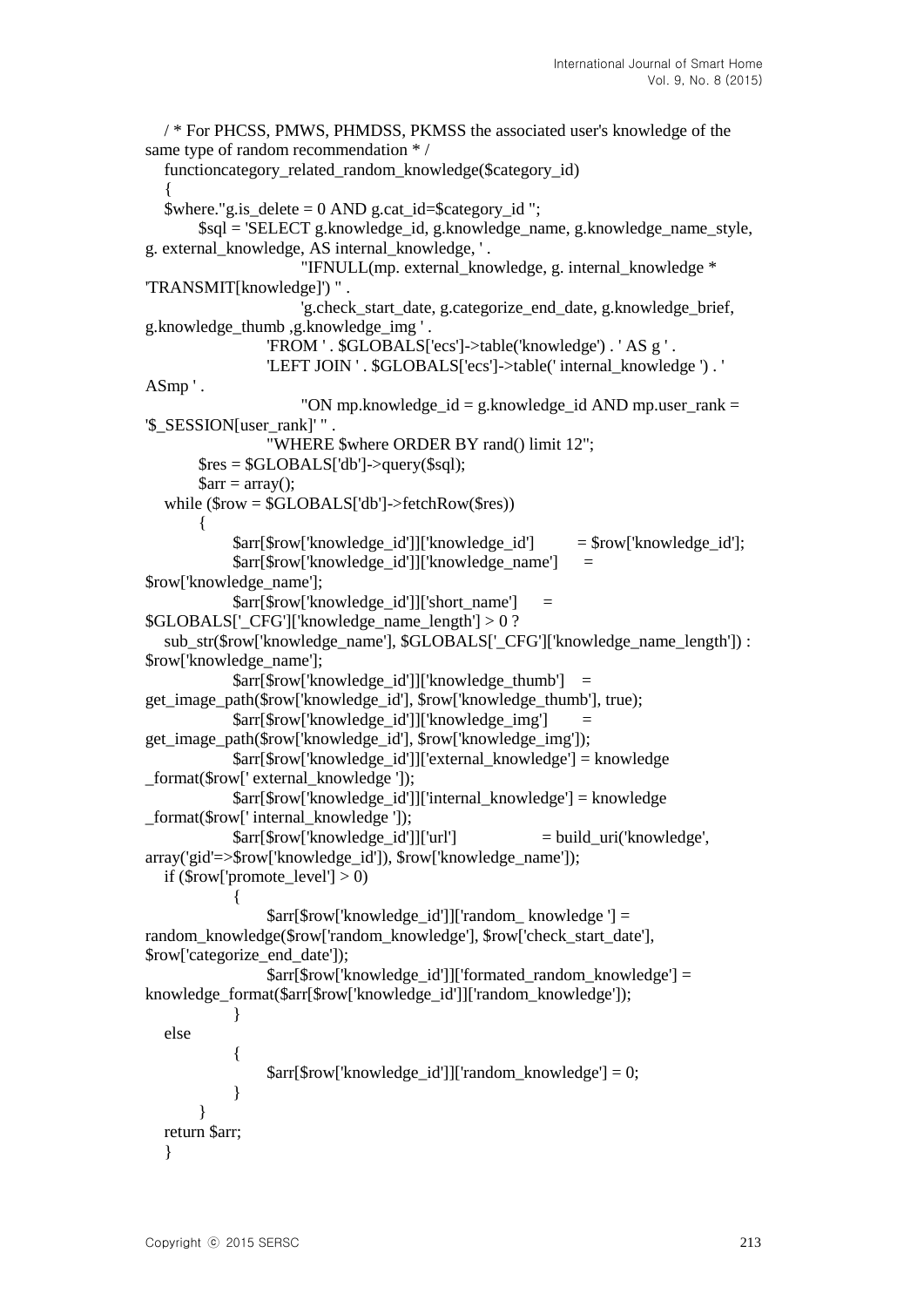$\frac{1}{2}$  /\* Create a template file to push for the same kind of knowledge the user  $\frac{1}{2}$  /

<!--{foreach from=\$category\_related\_random\_knowledge

item=category\_related\_random\_knowledge\_data}-->

<li class="li1" style="float:left; margin-bottom:20px;"><a

href="{\$category\_related\_random\_knowledge\_data.url}"><imgsrc="{\$category\_related random\_knowledge\_data.knowledge\_thumb}"

alt="{\$category\_related\_random\_knowledge\_data.knowledge\_name}"/></a></li>

<li class="li2" style="float:left; margin-bottom:20px;"><a

href="{\$category\_related\_random\_knowledge\_data.url}"

title="{\$category\_related\_random\_knowledge\_data.knowledge\_name}">{\$category\_rela ted\_random\_knowledge\_data.short\_name}</a> \le />

<!-- {if \$category\_related\_random\_knowledge\_data.current\_knowledgeneq 0} --> {\$lang.current\_knowledge}<font

class="f1">{\$category\_related\_random\_knowledge\_data.formated\_random\_knowledge} </font>

<!-- {else} -->

{\$lang.internal\_knowledge}<font

class="f1">{\$category\_related\_random\_knowledge\_data.internal\_knowledge}</font>  $\langle -1 - \frac{1}{i} \hat{f} \rangle$  --> $\langle -1 \hat{f} \rangle$ 

<!--{/foreach}-->

 $\frac{1}{2}$  For the same user-created templates automatically update knowledge  $\frac{*}{2}$ 

<!--{foreach from=\$category\_related\_random\_knowledge

item=category\_related\_random\_knowledge\_data}-->

<div class="knowledgebox" style="background:none; padding-bottom:4px; height:213px; margin:7px 3px">

<div class="imgbox" style="width:130px; height:130px; padding:5px; border:1px #ddd solid"><a

href="{\$category\_related\_random\_knowledge\_data.url}"><imgsrc="{\$category\_related\_ random\_knowledge\_data.knowledge\_thumb}"

alt="{\$category\_related\_random\_knowledge\_data.knowledge\_name}" width="130" height="130"/></a></div>

<div class="xx\_sptt"><a href="{\$category\_related\_random\_knowledge\_data.url}" title="{\$category\_related\_random\_knowledge\_data.knowledge\_name}">{\$category\_rela ted random knowledge data.short  $name\}<\&\lt;\&\lt;$ div>

 $\langle$ div style="color:#807e7e;padding-top:4px;">\\\pe{\\ \e \stan class="inpr">

<!-- {if \$category\_related\_random\_knowledge\_data.random\_knowledgeneq 0} --> {\$lang. random\_knowledge }<font

class="f1">{\$category\_related\_random\_knowledge\_data. random\_knowledge}</font>  $\langle$ !-- {else} -->

<font class="f1">{\$category\_related\_random\_knowledge\_data.internal\_ knowledge }</font>

 $\langle$ !-- {/if} --> $\langle$ /span>

 $\langle$ div>

 $\langle$ div $>$ 

<!--{/foreach}-->

/\* Calling of user knowledge of the template file copied the template file created by the user's knowledge into a unified template folder and file specified in the call to fill in the calling code\*/

<!-- #BeginLibraryItem "/library/category\_related\_random\_knowledge.lbi" -->

<!-- #EndLibraryItem -->

/\* For PHCSS, PMWS, PHMDSS, PKMSS the associated user's knowledge of the same type of random ordering\*/

\$luoyangzixun = \$db->getAll("SELECT title,article\_id FROM txg\_article WHERE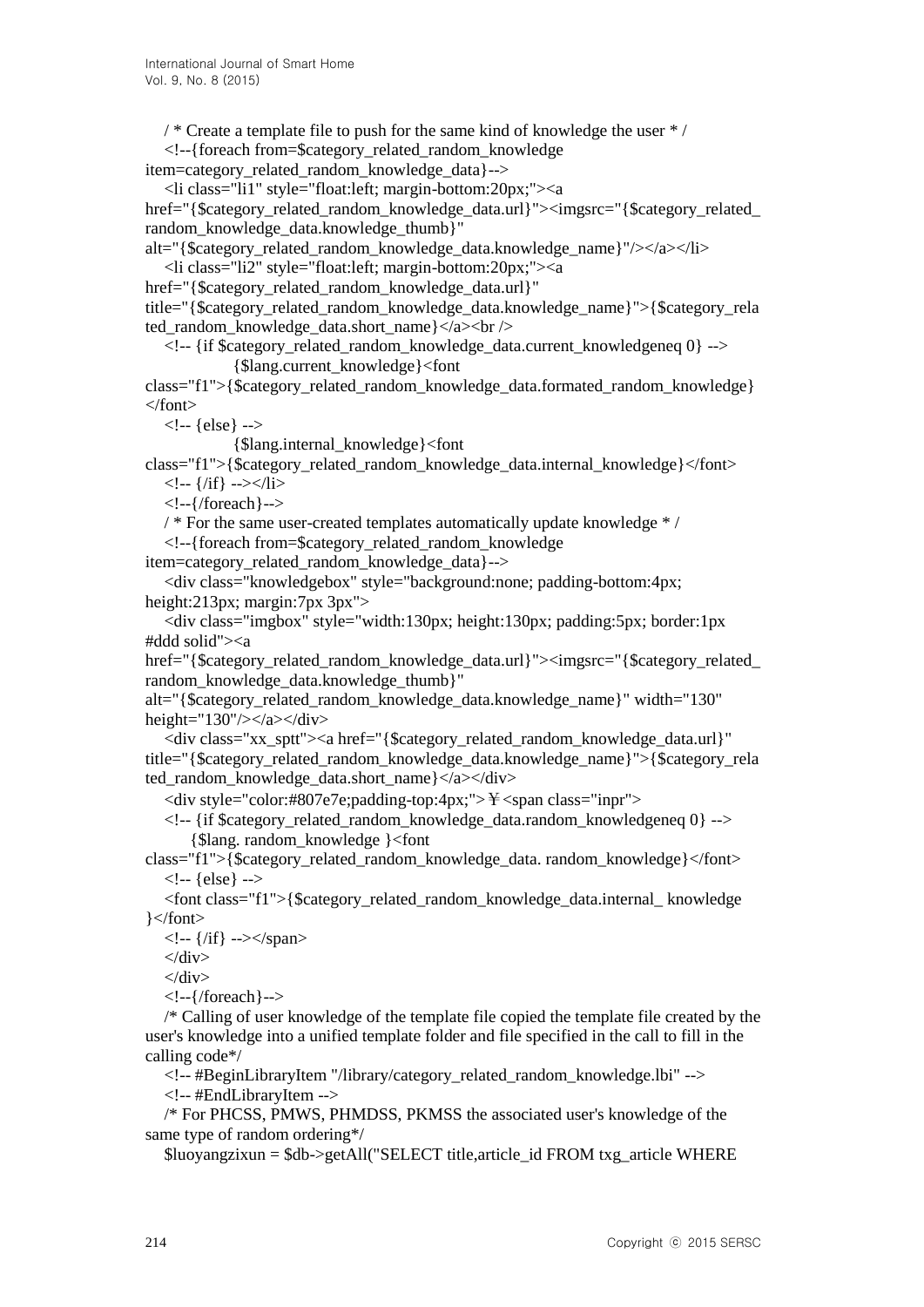cat id=13 or cat id=16 or cat id=17 or cat id=18 or cat id=14 or cat id=19 or cat id=12 ORDER BY RAND() LIMIT 15");

\$smarty->assign('luoyangzixun',\$luoyangzixun);

### **5. Conclusion**

In this paper, we have presented a Smart Cloud Model Based Public Health Multidimensional Services (SCMBPHMS) and intelligent real-time processing of each server node data uploaded to cloud storage, followed the processed data are transferred back to the original server nodes, and ultimately through website or app pushed to users of various types of SCMBPHMS provided. It applies improving Public Medical Wisdom Services, Public Health Management Decision Support Services and Public Knowledge Management Smart Services via Public Health Smart Cloud Services. Different from the previous studies that focused on the details, this paper establishes a relatively macroscopic large model of SCMBPHMS, we have established a knowledge model based on artificial neural network on the model data processing to sense various users' data acquisition habits of SCMBPHMS and let Public Health Smart Cloud Service (PHSCS) gaining the function of intelligent mining and data intelligent classification via training library. Finally, we give the example of some important features of SCMBPHMS via PHP language. In future, SCMBPHMS combined with the Residents' Health Card will greatly influence the quality of Public Healthcare Services.

### **Acknowledgements**

We would like to thank Mr. Yang Zhehan for providing assistance with this study.

#### **References**

- [1] J. Bravo, X. Alaman and T. Riesgo, "Ubiquitous computing and ambient intelligence, New Challenges for computing", J. University Computer Science vol. 12, **(2006)**, pp. 233–235
- [2] J. Bravo and D. Lopez-de-Ipina, "Ambient intelligence vision", A perspective. J. University Computer Science, vol. 16, **(2010)**, pp. 1478–1479.
- [3] J. Bravo, L. Fuentes and D. Lopez-de-Ipina, "Ubiquitous Computing and Ambient Intelligence", Pers. Ubiquitous Computer, vol. 5, **(2011)**, pp. 315–316.
- [4] G. Borriello, V. Stanford, C. Narayanaswami and W. Menning, "Guest editors' introduction, pervasive computing in healthcare", IEEE Pervasive Computing, vol. 6, **(2007)**, pp. 17–19.
- [5] M. Chan, D. Estève, C. Escriba and E. Campo, "A review of smart homes—Present state and future challenges", Comp Methods Programs Biomed, vol. 1, no. 91, **(2008)**, pp. 55–81.
- [6] J. Cleland, A. Louis, A. Rigby, U. Janssens and A. Balk, "Noninvasive home telemonitoring for patients with heart failure at high risk of recurrent admission and death, The trans-european network-home-care management system (TEN-HMS) study", J. Amer, College Cardiol, vol. 45, **(2005)**, pp. 1654–1664.
- [7] A. Darkins, P. Ryan, R. Kobb, L. Foster, E. Edmonson, B. Wakefield and A. E. Lancaster, "Care coordination home telehealth, The systematic implementation of health informatics, home telehealth, and disease management to support the care of veteran patients with chronic conditions", Telemed, e-Health, vol. 10, no. 14, **(2008)**, pp. 1118–1126.
- [8] K. Tang, S. J. Guan, Z. Huang and J. S. Li, "Medical data exchange platform in regional health care information technology", Chinese Med Equip J, vol. 5, no. 31, **(2010)**, pp. 35–37.
- [9] Q. A. Memon and S. A. Khoja, "Proceeding of the 10th World Congress on Intelligent Control and Automation", **(2012)** July 6-8, Beijing, China.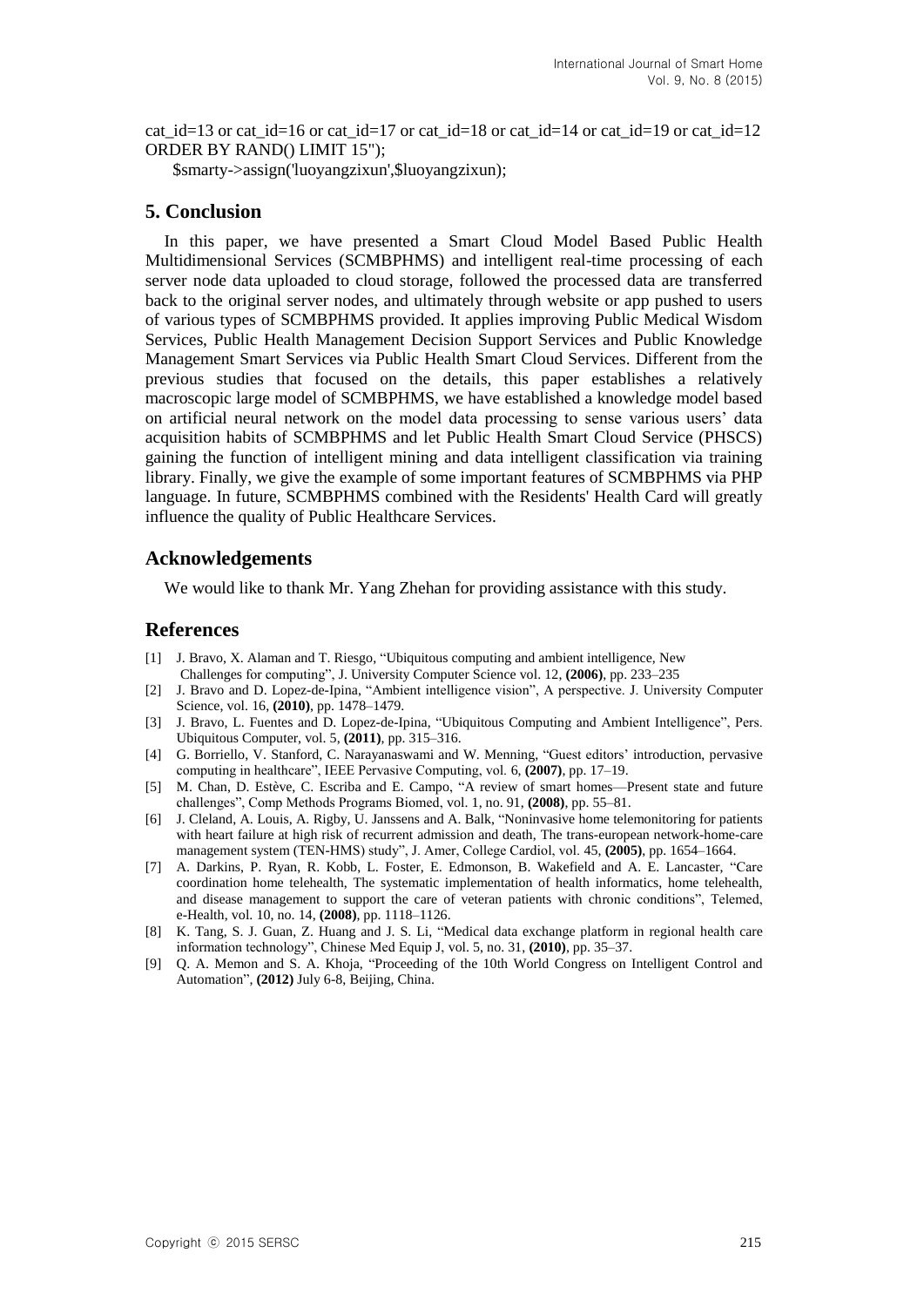- [10] A. Abraham, P. Krömer and V. Snášel, "Editors, Afro-European Conference for Industrial Advancement", Proceedings of the First International Afro-European Conference for Industrial Advancement AECIA 2014, **(2014)** November 17-19, Addis Ababa, Ethiopia.
- [11] H. H. Chang and C. S. Chang, "An assessment of technology-based service encounters and network security on the e-health care systems of medical centers in Taiwan", BMC Health Serv. Res. vol. 8, no. 87, **(2008)**.
- [12] Q. Li, L. L. Guo and J. F. Gan, "Design of Urban Emergent Public Health Hazards Analysis and Decision System", Computer Engineering, vol. 3, no. 32, **(2006)**, pp. 9-11.
- [13] Y. M. Chen, "The exploration and study of constructing regional medical information platform", Med Inf. vol. 3, no. 23, **(2010)**, pp. 25–26.
- [14] J. .S Ash, D. F. Sittig, R. Dykstra, A. Wright, C. McMullen and J. Richardson, "Identifying best practices for clinical decision support and knowledge management in the field", Studies in Health Technology and Informatics, vol. 2, no. 160, **(2010)**, pp. 806–10.
- [15] D. F. Sittig, A. Wright, L. Simonaitis, J. D. Carpenter, G. O. Allen and B. N. Doebbeling, "The state of the art in clinical knowledge management, an inventory of tools and techniques", International Journal of Medical Informatics, vol. 1, no. 79, **(2010)**, pp. 44–57.
- [16] D. F. Sittig, A. Wright, S. Meltzer, L. Simonaitis, R. S. Evans and W. P. Nichol, "Comparison of clinical knowledge management capabilities of commercially available and leading internally-developed electronic health records", BMC Medical Informatics and Decision Making, vol. 11, **(2011)**, pp. 13.
- [17] H. Stuart, "Knowledge Management", Library Management, vol. 5, no. 8, **(1987)**, pp. 1-50.
- [18] L. Bill, "One Big Pile of Knowledge", Computerworld, vol. 5, no. 32, **(1998)**, pp. 97.
- [19] G. W. Cheng, "A Study of the Level of Satisfaction of Digital Learning in National Taiwan Medical Center", Shih Hsin University Department of Graphic Communications and Digital Publishing, Taipei, **(2008)**.
- [20] Y. C. Lin, "Knowledge Management System" Becoming More Commonplace in the Medical Industry, ZDNet Asia, **(2006)**.
- [21] F. Stevenson, C. Kerr, E. Murray and I. Nazareth, "Information from the Internet and the doctor-patient relationship", the patient perspective—A qualitative study, BMC FamPract, vol. 8, no. 47, **(2007)**.
- [22] F. M. Madani, F. Saghafi and M. ghazimirsaeid, "Knowledge and Innovation Management Synthesized Model in Learning Organizations", IJEI, vol. 4, no. 2, **(2011)**, pp. 78-85.
- [23] X. F. Zhang, "Analysis for current situation of China hospital information construction", Chinese Journal of Medical Science Research Management, vol. 3, no. 18, **(2005)**, pp. 168-169.
- [24] Y. F. Li, J. P. Hu, G. H. Zhou and Q. Meng, "China health information construction, current situation and development", Chinese journal of health informatics & management, vol. 5, no. 9 **(2012)**, pp. 7-10.
- [25] X. H. Qu, Y. F. Li, L. P. Yang, X. D. Xu, J. P. Hu and Q. Meng, "Exploration of national health information cloud services platform construction", Chinese journal of health informatics & management, vol. 4, no. 10, **(2013)**, pp. 286-291.
- [26] H. Zhao, "Hospital information construction planning study base on "information system strategy triangle theory", China & Foreign Medical Treatment, vol. 5, **(2013)**, pp. 184-185.
- [27] P. D. Kaur and I. Chana, "Cloud based intelligent system for delivering health care as a service", computer methods and programs in biomedicine, vol. 113, **(2014)**, pp. 346-359.
- [28] S. Marston, Z. Li, S. Bandyopadhyay, J. Zhang and A. Ghalsasi, "Cloud computing the business perspective", Decision Support Systems, vol. 51, **(2011)**, pp. 176-189.
- [29] M. Armbrust, A. Fox, R. Griffith, A. D. Joseph, R. H. Katz, A. Konwinski, G. Lee, D. A. Patterson, A. Rabkin, I. Stoica and M. Zaharia, "Above the Clouds, A Berkeley View of Cloud Computing", UCB/EECS, (2009)-28, **(2009)** February 10.
- [30] R. Buyya, C. S. Yeo, S. Venugopal, J. Broberg and I. Brandic, "Cloud computing and emerging IT platforms, vision hype, and reality for delivering computing as the 5th utility", Future Generation Computer Systems, vol. 25, **(2009)**, pp. 599-616.

#### **Authors**



**Li Kai**, Ph.D., associate professor, computer senior engineer, graduated from the School of Management Science and Engineering, Northeast University of Finance and Economics. Former senior engineer of Health Bureau Information Center, director of the Hospital Information Center and the chief engineer of Medical Intelligence Information Systems and Health Operations Management Joint Lab, now working in the School of Humanities and Social Sciences, Zhejiang Chinese Medical University, and postdoctoral research at Fudan University School of Public Health and Center for Health Statistics and Information, NHFPC. Research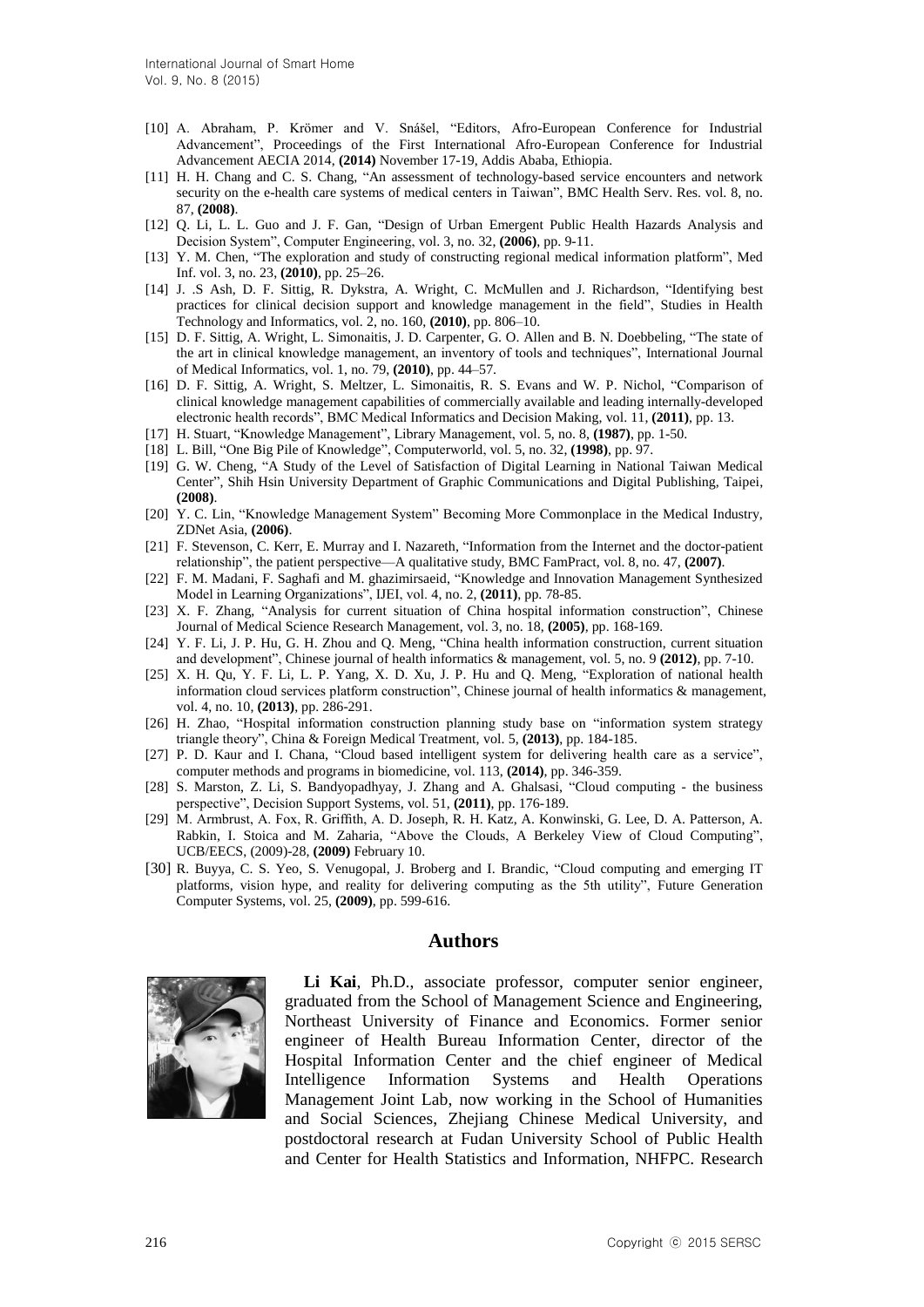Direction: MIS; public health management; medicine wisdom; knowledge management systems Main Academic: ACM, IEEE Chinese member, China Computer Federation CCF Digital "Technology News" editorial board.



**Yang Hua**, Ph.D., professor, Dean of the School of Humanities and Social Sciences, Zhejiang Chinese Medical University. Research Direction: health management; public management; the society care for the aged



**Zhang Yunlong**, Computer engineer, postgraduate from the School of Management Science and Engineering, Northeast University of Finance and Economics. Deputy director of hospital information center of The Third Hospital of Dalian Medical University and the assistant chief engineer of Medical Intelligence Information Systems and Health Operations Management Joint Lab. Research direction: MIS; data mining; medicine wisdom. Main Academic: China Computer Federation CCF Digital "Technology News" member.



**Xin Ying**, MD, Associate researcher, graduated from Department of Health Policy& Administration, School of Public Health, Peking University. Now working in Center for health Statistics and Information, NHFPC, and being responsible for the general affairs of the Center. Main Academic: Secretary in Secretariat of Chinese Health Information Association, Director of the Editorial Department of Chinese Journal of Health Informatics and Management.



**Yang Zhehan**, Undergraduate from department of Spanish and Portuguese , Dalian University of foreign languages, Research direction knowledge management, writing of scientific paper, Social Academic, China Computer federation member